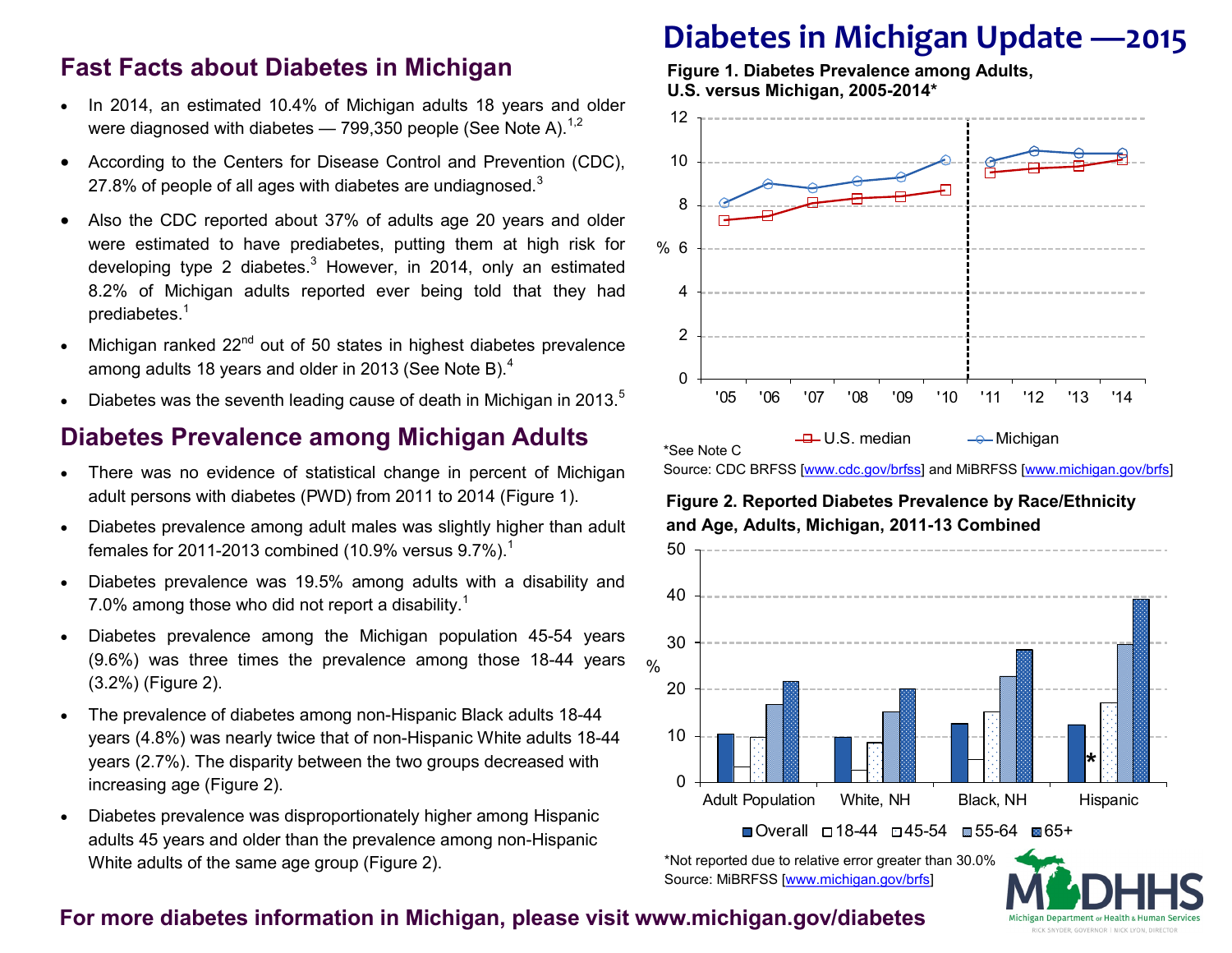# **Diabetes-Related Complications**

- In 2013, there were 285,552 hospitalizations with any mention of diabetes among Michigan adults 18 years and older and 2,821 deaths for all ages where diabetes was the leading cause.<sup>5,6</sup>
- Among adults, 9,101 diabetes-related stroke hospitalizations and 62,258 diabetes-related cardiovascular disease hospitalizations occurred in 2013.<sup>5</sup>
- In 2013, the rate of lower extremity amputation was 1.9 per 10,000 Michigan population.<sup>5,6</sup>
- Among adults with diabetes, 28.1% were previously told by a health care provider that they had a heart attack, coronary heart disease, and/or a stroke.<sup>1</sup>
- Twenty-two percent (22.0%) of Michigan adult PWD reported ever being told that they had diabetes-related retinopathy.<sup>1</sup>
- In 2012, 41.0% of newly reported end-stage renal disease cases occurred among Michigan persons with diabetes as the primary diagnosis (Figure 3). The incidence rate was 152.9 per 1,000,000 Michigan population (See Note D).<sup>7</sup>

**Figure 3. Reported End Stage Renal Disease Incidence Count and Percent by Diabetes Status, Michigan, 2012**



Source: USRDS [\[www.usrds.org\]](http://www.usrds.org)

#### **Diabetes-Related Risk Factors**

- Michigan adult PWD had a lower smoking prevalence than those without diabetes (Table 1).
- Greater percentages of adult PWD had high blood pressure and high cholesterol than those without diabetes (Table 1).
- The ADA recommends that adult PWD regularly perform aerobic exercise (e.g. walking) as well as muscle strengthening to help maintain glycemic (blood sugar) control and a healthy weight. $8$ However, adult PWD in Michigan had a higher tendency of no leisure-time physical activity than adults without diabetes (Table 1).

**Table 1. Controllable Factors, Adult Persons with Diabetes Compared to Adults Persons without Diabetes, Michigan, 2011-13 Combined\***

| <b>Factors</b>                          | Diabetes (%)     | No Diabetes (%)  |
|-----------------------------------------|------------------|------------------|
| <b>Current Cigarette Smoking</b>        | 18.0 (16.3-20.0) | 23.2 (22.5-24.0) |
| Lifetime Prevalence High Blood Pressure | 75.0 (72.8-77.1) | 29.8 (29.0-30.7) |
| Lifetime Prevalence High Cholesterol    | 68.6 (66.2-70.9) | 37.4 (36.4-38.4) |
| No Leisure-time Physical Activity       | 35.4 (33.3-37.4) | 22.4 (21.7-23.1) |
| Obese                                   | 57.8 (55.7-59.9) | 28.2 (27.5-29.0) |
| Overweight and Obese Combined           | 87.6 (86.0-89.0) | 63.3 (62.5-64.1) |

\*See Note E

Source: MiBRFSS [\[www.michigan.gov/brfs\]](http://www.michigan.gov/brfs) 

 Furthermore, overweight and obesity prevalence was higher among adult persons with diabetes compared to adult persons without diabetes (Table 1).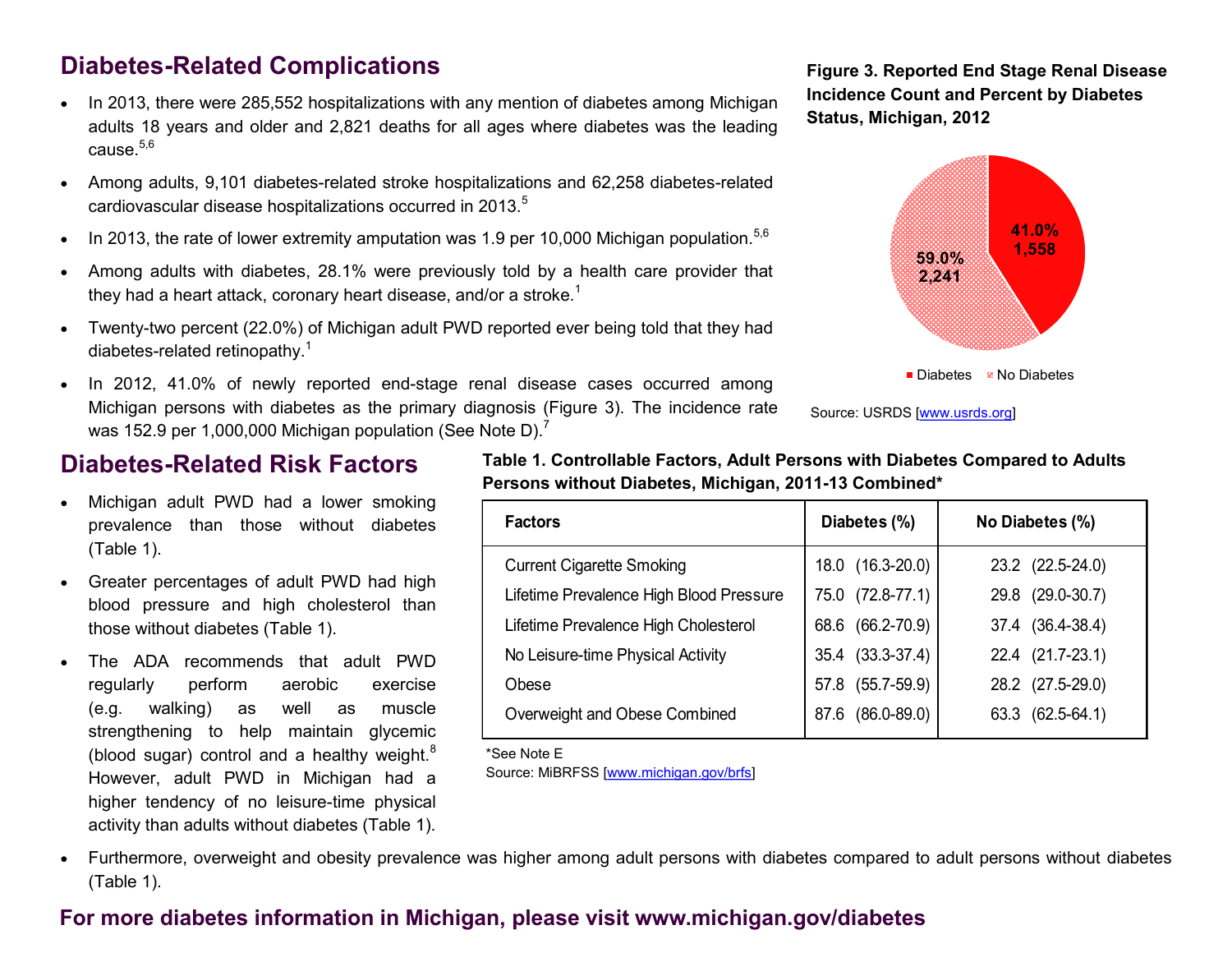### **Diabetes Management**

- Monitoring blood glucose levels is crucial for diabetes management. Reducing risk of complications also involves routine visits to health care providers, regular diagnostic screening and management of other chronic conditions, staying healthy, and diabetes education.  $3,4,8$
- Nearly 90% of Michigan adult persons with diabetes visited the doctor for diabetes-related check-up in the past year (Table 2).
- About 60% visited the dentist in the past year (Table 2).
- Greater than 80% of adult PWD reported being tested for high cholesterol in the past year and taking their high blood pressure medication. However, only 36.8% reported getting both albumin and creatine testing for kidney disease in the past three years (Table 2).
- About half of Michigan adults with diabetes reported receiving the influenza vaccine in the past year (Table 2).
- Diabetes self-management education (DSME) is a critical element of care for all PWD and those at risk for developing the disease. $8<sup>8</sup>$
- An estimated \$900 per person may be saved annually by PWD who attend self-management education courses.<sup>9</sup>
- Sixty percent (60.0%) of adult PWD reported taking a diabetes education course (Table 2).
- Adult PWD in Michigan who received formal diabetes education showed significantly higher adherence to seeing health professionals for diabetes-related check-up, eye examination, and foot examination annually (Figure 4).
- In addition, 51.1% of adult PWD who had diabetes education also had all three clinical services compared to 31.2% of adult PWD for those who did not have diabetes education (Figure 4).

#### **Table 2. Diabetes Management, Adult Persons with Diabetes, Michigan, 2011-13 Combined\***

| <b>Factors</b>                          | Diabetes (%)            |
|-----------------------------------------|-------------------------|
| Seen Provider for Diabetes in Past Year | 88.5 (86.1-90.6)        |
| Dental Visit in Past Year               | $(57.0 - 64.6)$<br>60.9 |
| Cholesterol Screening in Past Year      | $(86.8 - 90.4)$<br>88.7 |
| <b>Currently Taking HBP Medication</b>  | $(88.8 - 92.5)$<br>90.8 |
| Kidney Disease Testing in Past 3 Years  | 36.8 (33.0-40.8)        |
| Influenza Vaccination                   | 52.3 (50.1-54.4)        |
| Taken Diabetes Self Management Course   | $(56.1 - 63.7)$<br>60.0 |

\*See Notes E and F

Source: MiBRFSS [\[www.michigan.gov/brfs\]](http://www.michigan.gov/brfs) 



#### **Figure 4. Diabetes Management by Formal Diabetes Education, Adult Persons with Diabetes, Michigan, 2011-13 Combined**

Source: MiBRFSS [\[www.michigan.gov/brfs\]](http://www.michigan.gov/brfs)